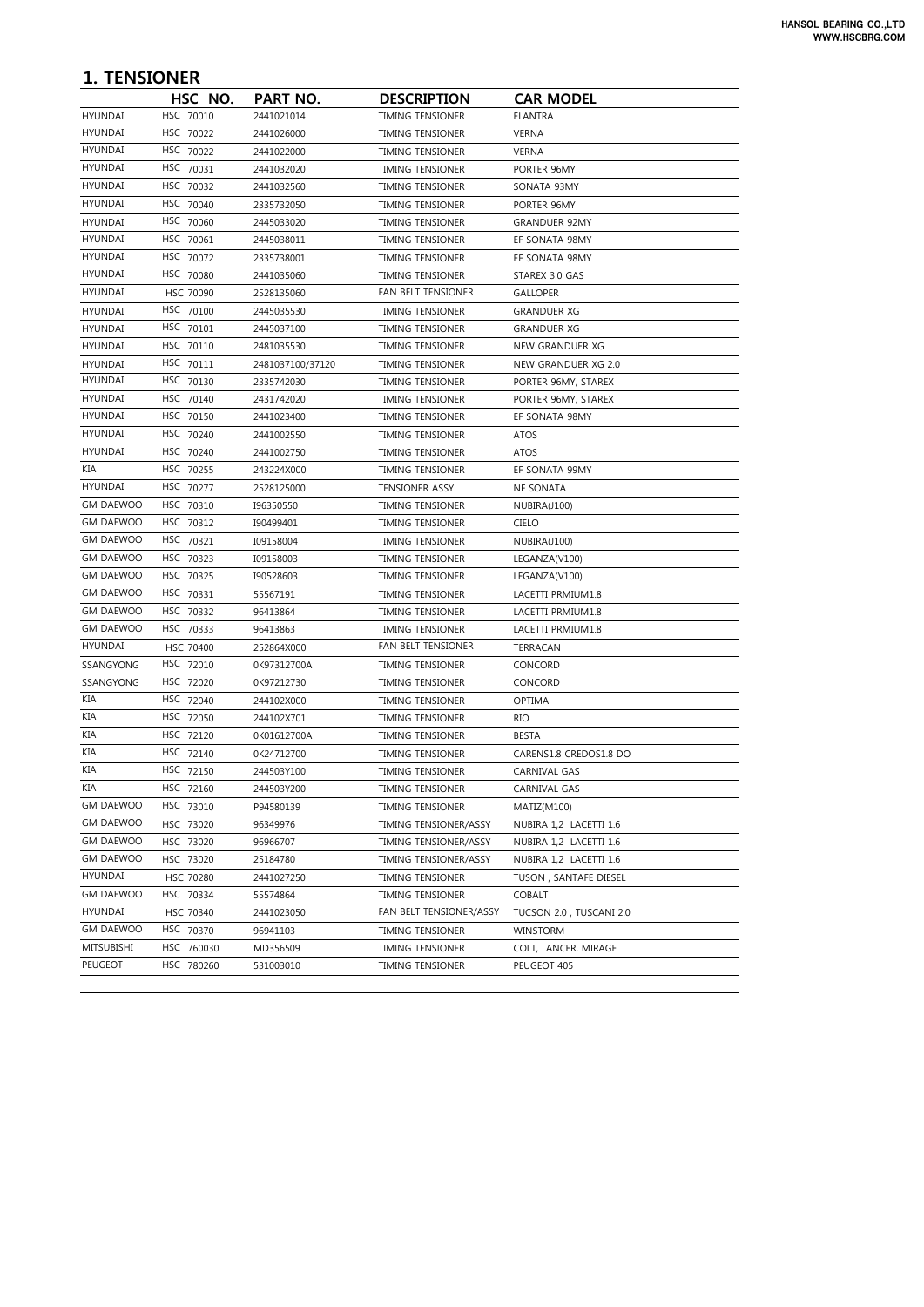#### 2. IDLER(PULLEY)

|                  | HSC NO.          | PART NO.      | <b>DESCRIPTION</b>   | <b>CAR MODEL</b>             |
|------------------|------------------|---------------|----------------------|------------------------------|
| HYUNDAI          | HSC 70050        | 2481038001    | <b>TIMING IDLER</b>  | EF SONATA 98MY               |
| HYUNDAI          | HSC 70160        | 2481023400    | <b>TIMING IDLER</b>  | EF SONATA 98MY               |
| HYUNDAI          | HSC 70170        | 2481026020    | TIMING IDLER         | <b>VERNA</b>                 |
| HYUNDAI          | HSC 70170        | 2481026010    | TIMING IDLER         | <b>VERNA</b>                 |
| КIА              | HSC 70253        | 252872A010    | PULLEY-IDLER         | NEW PRIDE                    |
| HYUNDAI          | HSC 70254        | 243174X001    | TIMING IDLER         | CARNIVAL DISEL               |
| HYUNDAI          | HSC 70274        | 252872C000    | PULLEY IDLER         | <b>GENESIS COUPE</b>         |
| SAMSUNG          | HSC 70275        | 2811123910    | PULLEY               | SM3, NISSAN                  |
| <b>GM DAEWOO</b> | HSC 70311        | P96350526     | TIMING IDLER (DOHC)  | LANOS(T100)                  |
| <b>GM DAEWOO</b> | HSC 70311        | P96103222     | TIMING IDLER (DOHC)  | LANOS(T100)                  |
| <b>GM DAEWOO</b> | HSC 70316        | 196183113     | TIMING IDLER         | NUBIRA(J100)                 |
| <b>GM DAEWOO</b> | HSC 70317        | P96183113-NB2 | TIMING IDLER         | NUBIRA2(J150)                |
| <b>GM DAEWOO</b> | HSC 70317        | P96349976-NB2 | ONLY FAN BELT PULLEY | NUBIRA2(J150)                |
| <b>GM DAEWOO</b> | HSC 70318        | 196344236     | <b>TIMING IDLER</b>  | PRINCE                       |
| <b>GM DAEWOO</b> | HSC 70318        | 196109380     | TIMING IDLER         | PRINCE                       |
| HYUNDAI          | HSC 70328        | 57212-38100   | PULLEY-IDLER         | TRAJET,EF GAS                |
| HYUNDAI          | HSC 70329        | 572123A000    | PULLEY-IDLER         | TRAJET,EF GAS                |
| КIА              | HSC 70402        | P96230608     | PULLEY-IDLER         | REZZO(U100)                  |
| HYUNDAI          | HSC 70404        | 2481027250    | TIMING IDLER         | TUCSON                       |
| HYUNDAI          | HSC 72011        | 0K88R12740    | <b>TIMING IDLER</b>  | TERRACAN                     |
| SSANGYONG        | HSC 72030        | 0K95512730A   | TIMING IDLER         | CONCORD                      |
| КIА              | <b>HSC 72060</b> | 248102X700    | PULLEY-IDLER         | RIO                          |
| SSANGYONG        | HSC 75030        | 6612003070    | TIMING IDLER         | <b>ISTANA</b>                |
| HYUNDAI          | <b>HSC 70276</b> | 252863C100    | PULLEY-IDLER         | TG 3.3                       |
| <b>GM DAEWOO</b> | HSC 70317-STEEL  | P96349976-NB2 | ONLY FAN BELT PULLEY | NUBIRA2(J150)                |
| <b>GM DAEWOO</b> | HSC 70320        | 109128738     | TIMING IDLER         | LACETTI                      |
| <b>GM DAEWOO</b> | HSC 70360        | 24436052      | PULLEY-IDLER         | GENTRA                       |
| <b>GM DAEWOO</b> | HSC 70380        | 96440326      | TIMING IDLER         | WINSTORM, TOSCA, LACETTI NEW |
| КIА              | HSC 70610        | 252863E001    | TIMING IDLER         | TG GRANDEUR2.7, OPIRUS       |
| КIА              | HSC 70620        | 252813E011    | ONLY IDLER           | TG GRANDEUR2.7, OPIRUS       |
| HYUNDAI          | HSC 72012        | 0K88R12750    | TIMING IDLER         | CARNIVAL, TERRACAN           |
|                  |                  |               |                      |                              |
|                  |                  |               |                      |                              |
|                  |                  |               |                      |                              |
|                  |                  |               |                      |                              |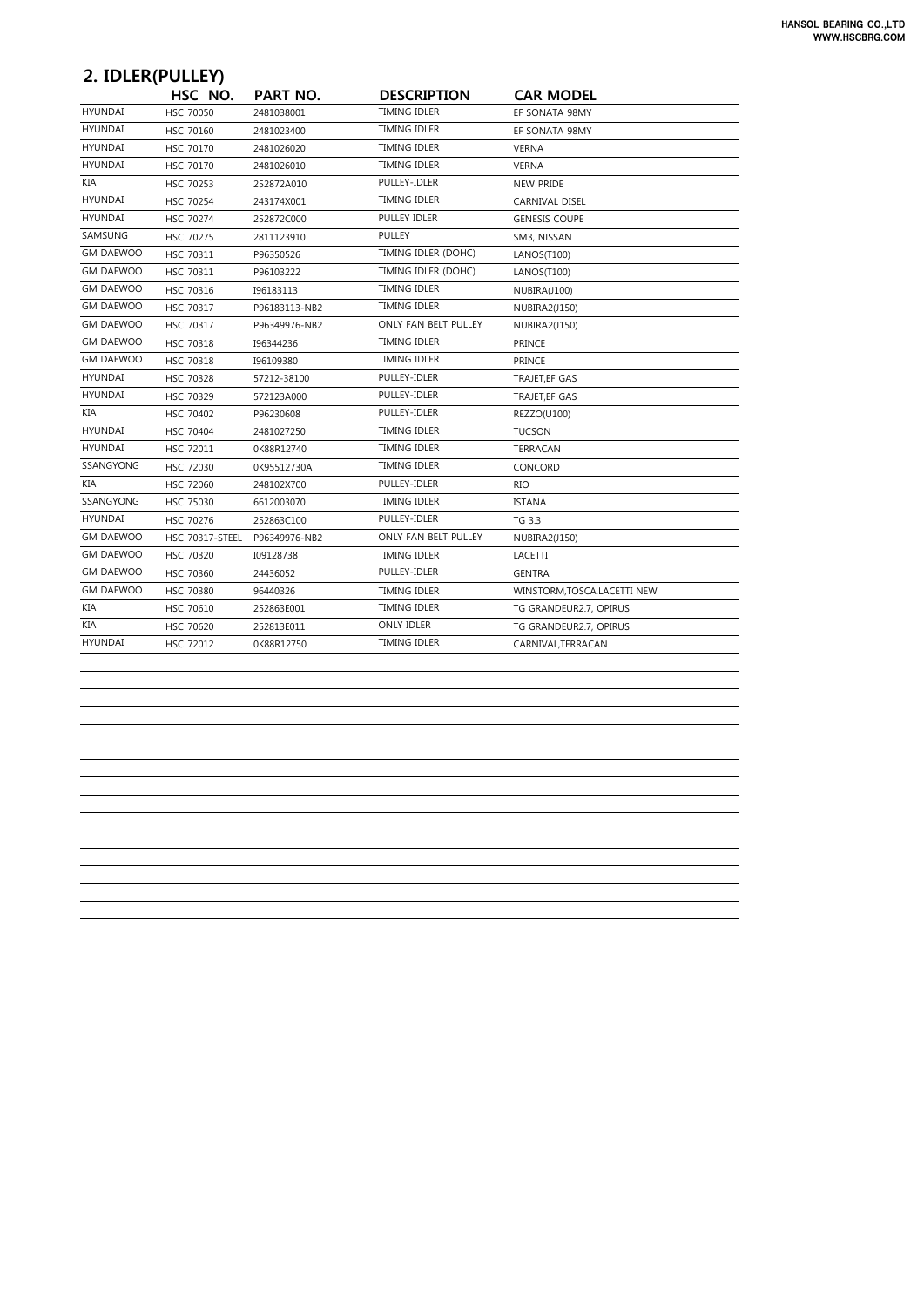# 3. FAN BELT / AIRCON PULLEY

|                  | HSC NO.          | PART NO.   | <b>DESCRIPTION</b>  | <b>CAR MODEL</b>       |
|------------------|------------------|------------|---------------------|------------------------|
| HYUNDAI/ KIA     | HSC 70250        | 2528725000 | FAN BELT PULLEY     | NF SONATA, ROZZE       |
| HYUNDAI/ KIA     | HSC 70251        | 2528825000 | FAN BELT PULLEY     | NF SONATA, ROZZE       |
| HYUNDAI          | HSC 70252        | 252864A000 | FAN BELT PULLEY     | SORENTO, NEWPORTER     |
| <b>HYUNDAI</b>   | HSC 70256        | 2528139010 | FAN BELT PULLEY     | SORENTO, NEWPORTER     |
| <b>HYUNDAI</b>   | HSC 70257        | 2528637100 | FAN BELT PULLEY     | TRAJET2.7, SANTAFE LPG |
| HYUNDAI          | HSC 70258        | 9783422100 | AIR CON PULLEY      | ACCENT, VERNA          |
| HYUNDAI          | <b>HSC 70259</b> | 9783429010 | AIR CON PULLEY      | <b>AVANTE</b>          |
| <b>HYUNDAI</b>   | <b>HSC 70260</b> | 9783429700 | AIR CON PULLEY      | <b>AVANTEXD</b>        |
| HYUNDAI          | HSC 70261        | 978342D000 | AIR CON PULLEY      | <b>AVANTEXD</b>        |
| <b>HYUNDAI</b>   | <b>HSC 70262</b> | 2312922010 | AIR CON PULLEY ASSY | ACCENT, VERNA          |
| <b>HYUNDAI</b>   | HSC 70263        | 2312929000 | AIR CON PULLEY ASSY | <b>AVANTE</b>          |
| HYUNDAI/KIA      | <b>HSC 70264</b> | 2312924500 | AIR CON PULLEY ASSY | EXCEL, PRIDE, SONATA   |
| <b>HYUNDAI</b>   | <b>HSC 70265</b> | 231294A000 | AIR CON PULLEY ASSY | PORTER, GRACE          |
| KIA              | HSC 70266        | 2312929700 | AIR CON PULLEY ASSY | CARNIVAL DISEL         |
| KIA              | <b>HSC 70267</b> |            | AIR CON PULLEY ASSY | <b>BONGO 3</b>         |
| <b>GM DAEWOO</b> | HSC 70269        | 96208428   | AIR CON PULLEY ASSY | CIELO.KALOS            |
| KIA              | <b>HSC 70270</b> | 252872A000 | FAN BELT PULLEY     | NEW PRIDE              |
| KIA              | HSC 70271        | 252862B010 | FAN BELT PULLEY     | HD, NEWCERATO, SOUL    |
| HYUNDAI          | HSC 70272        | 252864A020 | FAN BELT PULLEY     | <b>GRAND STAREX</b>    |
| <b>GM DAEWOO</b> | <b>HSC 70318</b> | 196109380  | AIR CON PULLEY      | <b>PRINCE</b>          |
| <b>GM DAEWOO</b> | <b>HSC 70350</b> | I25180907  | TENSIONER-AIR COMP  | NUBIRA, KALOS          |
| <b>HYUNDAI</b>   | HSC 76010        | 2312924310 | AIR CON PULLEY ASSY | <b>ELANTRA</b>         |
| <b>HYUNDAI</b>   | HSC 76010        | 231294A000 | AIR CON PULLEY ASSY | <b>STAREX</b>          |
| <b>GM DAEWOO</b> | HSC 76020        | 96208428   | AIR CON PULLEY      | <b>CIELO KALOS</b>     |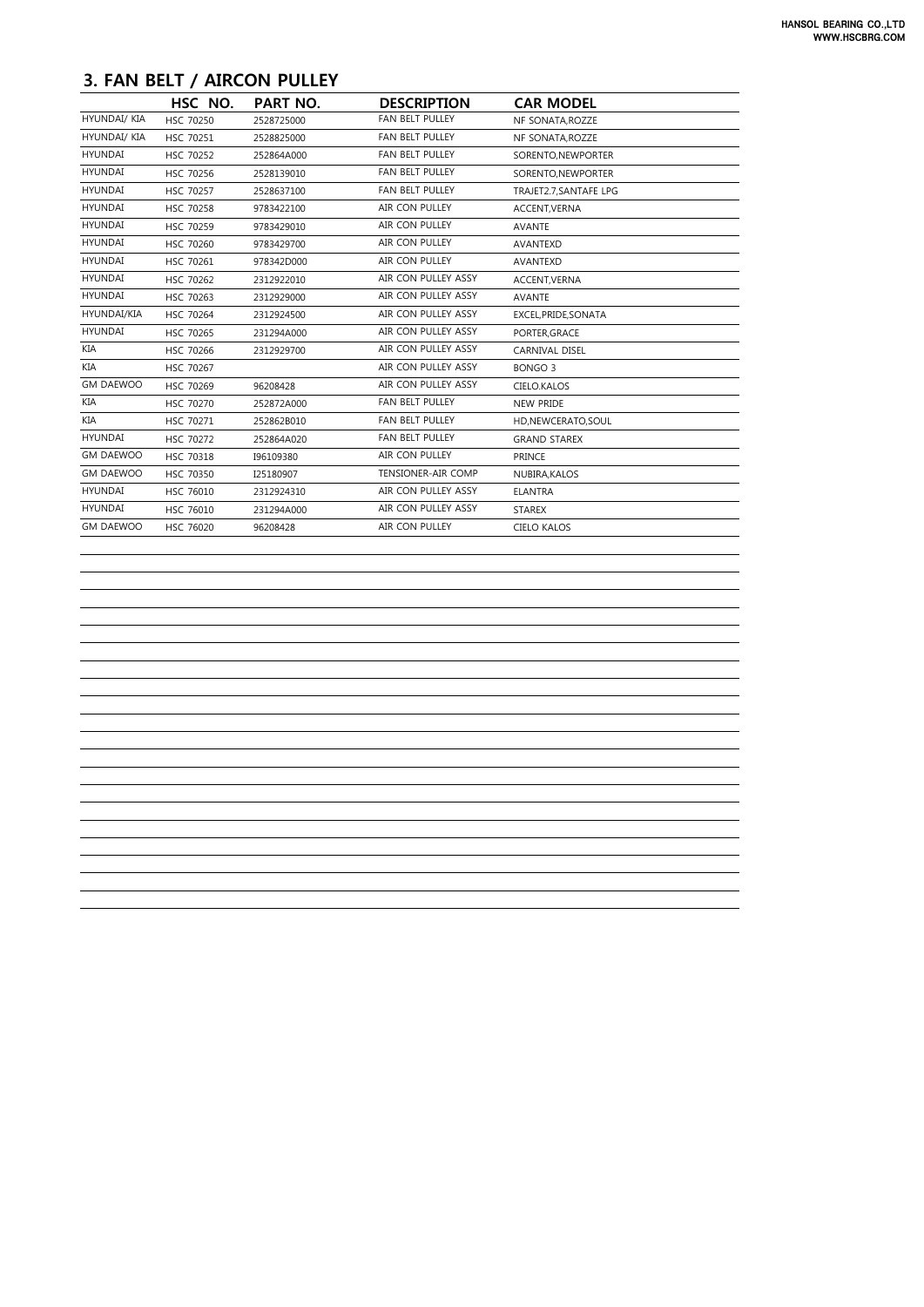# 4. TIMING BELT KIT SET

|                  | HSC NO.           | <b>KIT SET</b>                                                                      | <b>DESCRIPTION</b>      | <b>CAR MODEL</b>                                            |
|------------------|-------------------|-------------------------------------------------------------------------------------|-------------------------|-------------------------------------------------------------|
| <b>HYUNDAI</b>   | <b>HSC KT1010</b> | 2441026000+2481026020+ TIMING BELT KIT SET<br><b>TIMING BELT</b>                    |                         | VERNA, AVANTE 1.5/1.6                                       |
| <b>HYUNDAI</b>   | <b>HSC KT1020</b> | 2441023500+2481023400+ TIMING BELT KIT SET<br>TIMING BELT                           |                         | AVANTE XD2.0                                                |
| <b>HYUNDAI</b>   | <b>HSC KT1030</b> | 2441027250+2481027250+ TIMING BELT KIT SET<br>TIMING BELT                           |                         | TRAJET2.0(DIESEL)<br>SANTAFE 2.0(DIESEL) TUCSON 2.0(DIESEL) |
| <b>HYUNDAI</b>   | <b>HSC KT1040</b> | 2441002550+TIMING BELT TIMING BELT KIT SET                                          |                         | <b>ATOZ</b>                                                 |
| <b>HYUNDAI</b>   | <b>HSC KT1050</b> | 2431742020+2335742030<br>+TIMING BELT*2PCS                                          | TIMING BELT KIT SET     | STAREX                                                      |
| <b>HYUNDAI</b>   | <b>HSC KT1060</b> | 2441026000+TIMING BELT TIMING BELT KIT SET                                          |                         | ACCENT SOHC                                                 |
| <b>HYUNDAI</b>   | <b>HSC KT1070</b> | 2481037120+2445037100+ TIMING BELT KIT SET<br>TIMING BELT                           |                         | TRAJET2.7 SANTAFE 2.7 TUCSON 2.7 GASOLINE                   |
| HYUNDAI          | <b>HSC KT1080</b> | 2481038001+2445038011+ TIMING BELT KIT SET<br>TIMING BELT                           |                         | EF SONATA                                                   |
| HYUNDAI          | <b>HSC KT1090</b> | 2481037100+248403E500+ TIMING BELT KIT SET<br>TIMING BELT                           |                         | <b>TG2.7</b>                                                |
| <b>HYUNDAI</b>   | <b>HSC KT1100</b> | 2481037100+2445037100+ TIMING BELT KIT SET<br>TIMING BELT                           |                         | XG                                                          |
| HYUNDAI          | <b>HSC KT1110</b> | 2441023050+2481023500+ TIMING BELT KIT SET<br>TIMING BELT                           |                         | <b>TUCSON BETA2.0</b>                                       |
| КIА              | <b>HSC KT2010</b> | 244102X701+248102X700+ TIMING BELT KIT SET<br>TIMING BELT                           |                         | SHUMA 1.6 DOHC                                              |
| КIА              | <b>HSC KT2020</b> | 243174X001+0K88R12740+ TIMING BELT KIT SET<br>60ST629+TIMING BELT                   |                         | CANIVALOLD                                                  |
| КIА              | <b>HSC KT2030</b> | 243224X000+0K88R12740+ TIMING BELT KIT SET<br>0K88R12750+<br>243174X001+TIMING BELT |                         | CANIVAL NEW                                                 |
| КIА              | <b>HSC KT2040</b> | 0K24712700+248102X700+ TIMING BELT KIT SET<br>TIMING BELT                           |                         | CREDOS 1.8                                                  |
| <b>GM DAEWOO</b> | <b>HSC KT3010</b> | 90499401 + TIMING BELT                                                              | TIMING BELT KIT SET     | CIELO SOHC                                                  |
| <b>GM DAEWOO</b> | <b>HSC KT3020</b> | 96350550+96350526<br>+TIMING BELT                                                   | TIMING BELT KIT SET     | NUBIRA/ESPERO                                               |
| <b>GM DAEWOO</b> | <b>HSC KT3030</b> | 9158004+9128738*2PCS<br>+TIMING BELT                                                | TIMING BELT KIT SET     | LEGANZA                                                     |
| <b>GM DAEWOO</b> | <b>HSC KT3040</b> | 9158003 + TIMING BELT                                                               | TIMING BELT KIT SET     | LEGANZA SOHC                                                |
| <b>GM DAEWOO</b> | <b>HSC KT3050</b> | 94580139+TIMING BELT                                                                | TIMING BELT KIT SET     | MATIZ, DAMAS, TICO                                          |
| <b>GM DAEWOO</b> | <b>HSC KT3060</b> | 55567191+96413864+<br>96413863+TIMING BELT                                          | TIMING BELT KIT SET     | NEW LACETTI                                                 |
| <b>GM DAEWOO</b> | <b>HSC KT5010</b> | 96624772                                                                            | SUPPORT CENTER KIT SET  | CAPTIVA                                                     |
| <b>HYUNDAI</b>   | <b>HSC KT5020</b> | 495752B010                                                                          | SUPPORT CENTER KIT SET  | SANTAFE                                                     |
| KIA              | <b>HSC KT5030</b> | 495753E000                                                                          | SUPPORT CENTER KIT SET  | SORENTO                                                     |
| <b>HYUNDAI</b>   | <b>HSC KT5040</b> | 491004H000(491304H000)                                                              | PROPELLERE SHAFR CENTER | <b>GRAND STREX</b>                                          |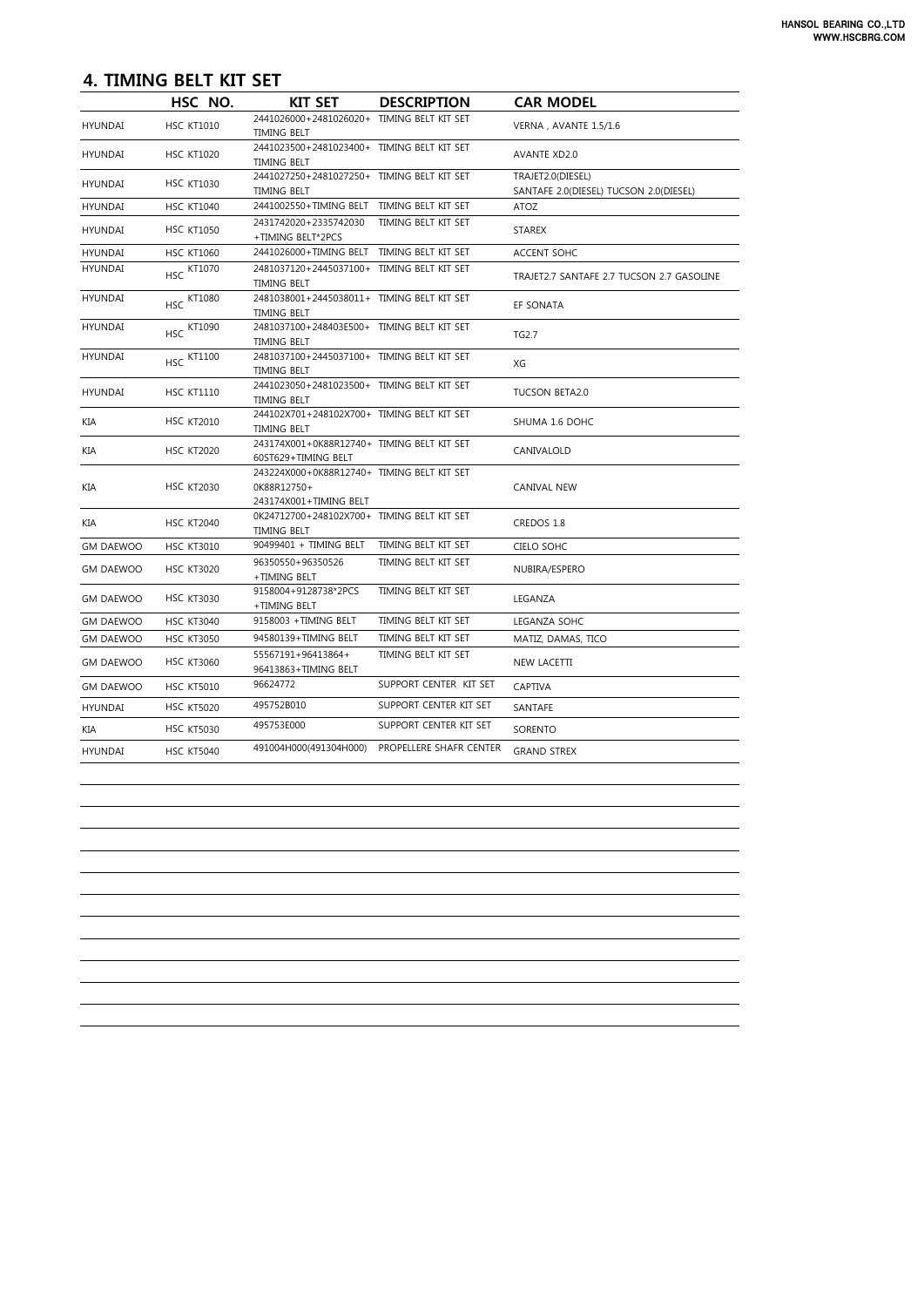### 5. WATER PUMP

|                                      | HSC NO.         | <b>PART NO.</b> | <b>DESCRIPTION</b> | <b>CAR MODEL</b>            |  |
|--------------------------------------|-----------------|-----------------|--------------------|-----------------------------|--|
| <b>GM DAEWOO</b>                     | <b>HSC 600A</b> | 90325661B       | <b>WATER PUMP</b>  | LEMANS                      |  |
| <b>GM DAEWOO</b>                     | <b>HSC 601A</b> | 96352648        | WATER PUMP         | CIELO,LANOS,KALOS SOHC      |  |
| <b>GM DAEWOO</b>                     | <b>HSC 602A</b> | 96872704        | WATER PUMP         | CIELO,LANOS,KALOS DOHC      |  |
| <b>GM DAEWOO</b>                     | <b>HSC 602A</b> | 96352649        | WATER PUMP         | CIELO,LANOS,KALOS DOHC      |  |
| <b>GM DAEWOO</b>                     | <b>HSC 602A</b> | 96352649        | WATER PUMP         | ESPELO 1.5                  |  |
| <b>GM DAEWOO</b>                     | <b>HSC 603A</b> | 96352650        | <b>WATER PUMP</b>  | NUBIRA1.5DOHC, LACETTI      |  |
| <b>GM DAEWOO</b>                     | <b>HSC 604A</b> | 90284802        | WATER PUMP         | ESPERO1.8 2.0               |  |
| <b>GM DAEWOO</b>                     | <b>HSC 605A</b> | 90220568        | WATER PUMP         | PRINCE V91                  |  |
|                                      | <b>HSC 606A</b> | 96353150        |                    | LEGANZA, MAGNUS SOHC        |  |
| <b>GM DAEWOO</b>                     |                 |                 | WATER PUMP         |                             |  |
| <b>GM DAEWOO</b>                     | <b>HSC 606A</b> | 96353150        | <b>WATER PUMP</b>  | 96 PRINCE SO                |  |
| <b>GM DAEWOO</b>                     | <b>HSC 607A</b> | 96353151        | <b>WATER PUMP</b>  | LEGANZA, MAGNUS DOHC        |  |
| <b>GM DAEWOO</b>                     | <b>HSC 607A</b> | 96353151        | WATER PUMP         | 96 PRINCE DO                |  |
| <b>GM DAEWOO</b>                     | <b>HSC 608A</b> | 96563958        | <b>WATER PUMP</b>  | TICO, MATIZ                 |  |
| <b>GM DAEWOO</b>                     | <b>HSC 608A</b> | 96518977        | WATER PUMP         | TICO                        |  |
| <b>GM DAEWOO</b>                     | <b>HSC 609A</b> | 94581872        | WATER PUMP         | DAMAS                       |  |
| <b>GM DAEWOO</b>                     | <b>HSC 609A</b> | 17400A70D03     | <b>WATER PUMP</b>  | DAMAS/LABO                  |  |
| HYUNDAI                              | <b>HSC 610A</b> | 25100-22000     | WATER PUMP         | VERNA, ACCENT, EXCEL        |  |
| HYUNDAI                              | <b>HSC 610A</b> | 25100-22650     | <b>WATER PUMP</b>  | ACCENT SO                   |  |
| HYUNDAI, KIA                         | <b>HSC 611A</b> | 25100-26900     | <b>WATER PUMP</b>  | AVANTE, CERATO DOHC         |  |
| HYUNDAI, KIA                         | <b>HSC 611A</b> | 25100-26902     | <b>WATER PUMP</b>  | AVANTE 1.5 DO               |  |
| HYUNDAI, KIA                         | <b>HSC 612A</b> | 25100-23530     | <b>WATER PUMP</b>  | NEW EF TAXI, NEW CARENS     |  |
| HYUNDAI                              | <b>HSC 613A</b> | 25100-32568     | WATER PUMP         | SONATA 2.3 SOHC             |  |
| HYUNDAI                              | <b>HSC 613A</b> | 25100-32590     | <b>WATER PUMP</b>  | SONATA 2.3 SOHC             |  |
| HYUNDAI                              | <b>HSC 614A</b> | 25100-33132     | WATER PUMP         | SONATA 2.3 DOHC             |  |
| HYUNDAI                              | <b>HSC 615A</b> | 25100-38000     | WATER PUMP         | EF SONATA                   |  |
| HYUNDAI                              | <b>HSC 615A</b> | 25100-38002     | <b>WATER PUMP</b>  | EF SONATA                   |  |
| HYUNDAI                              | <b>HSC 616A</b> | 25100-42000     | <b>WATER PUMP</b>  | GRACE, POTER(OLD)           |  |
| HYUNDAI                              | <b>HSC 617A</b> | 25100-42540     | <b>WATER PUMP</b>  | STAREX, POTER (NEW)         |  |
| HYUNDAI, KIA                         | <b>HSC 618A</b> | 25100-02502     | <b>WATER PUMP</b>  | ATOZ, VISTO                 |  |
| КIА                                  | <b>HSC 619A</b> | 251004X300      | <b>WATER PUMP</b>  | CARNIVAL DISEL              |  |
| HYUNDAI                              | <b>HSC 620A</b> | 25100-37201     | <b>WATER PUMP</b>  | XG2.5, TRAJET GAS           |  |
|                                      |                 |                 |                    |                             |  |
| SSANGYONG                            | <b>HSC 621A</b> | 6612003120      | WATER PUMP         | MUSSO, ISTANA               |  |
| SSANGYONG                            | <b>HSC 621A</b> | 6612004220      | <b>WATER PUMP</b>  | MUSSO, ISTANA               |  |
| SSANGYONG                            | <b>HSC 622A</b> | 6612004120      | WATER PUMP         | MUSSO TURBO                 |  |
| КIА                                  | <b>HSC 623A</b> | 251002Y000      | WATER PUMP         | CARENS1.8 CREDOS1.8 DO      |  |
| КIА                                  | <b>HSC 624A</b> | 251004X500      | <b>WATER PUMP</b>  | BONGO 3 CRDI                |  |
| HYUNDAI                              | <b>HSC 625A</b> | 25100-27000     | WATER PUMP         | SANTAFE, DISEL TUSON        |  |
| HYUNDAI                              | <b>HSC 625A</b> | 25100-27400     | <b>WATER PUMP</b>  | SANTAFE DISEL               |  |
| КIА                                  | <b>HSC 626A</b> | 251004A000      | WATER PUMP         | SORENTO, PORTER 2 CRDI      |  |
| КIА                                  | <b>HSC 627A</b> | 251002X100      | WATER PUMP         | RIO SOHC, PRIDE             |  |
| КIА                                  | <b>HSC 627A</b> | KKY01-15-010B   | <b>WATER PUMP</b>  | PRIDE                       |  |
| КIА                                  | <b>HSC 627A</b> | 0K30C-15-010A   | WATER PUMP         | RIO SO                      |  |
| HYUNDAI                              | <b>HSC 628A</b> | 251004X800      | <b>WATER PUMP</b>  | TERRACAN CRDI               |  |
| HYUNDAI                              | <b>HSC 629A</b> | 25100-25002     | WATER PUMP         | NF SONATA                   |  |
| КIА                                  | <b>HSC 630A</b> | 0K65B15100B     | <b>WATER PUMP</b>  | BONGO2700, FRONTIER         |  |
| КIА                                  | <b>HSC 631A</b> | 251002X200      | WATER PUMP         | RIO DOHC , PRIDE            |  |
| HYUNDAI                              | <b>HSC 632A</b> | 25100-3E000     | WATER PUMP         | <b>GRANDEUR TG</b>          |  |
| HYUNDAI                              | <b>HSC 633A</b> | 251002B000      | <b>WATER PUMP</b>  | HD AVANTE, i30              |  |
| HYUNDAI                              | <b>HSC 634A</b> | 25100-23002     | WATER PUMP         | AVANTE 1.8                  |  |
| HYUNDAI                              | <b>HSC 634A</b> | 25100-23010     | WATER PUMP         | AVANTE1.8                   |  |
| <b>GM DAEWOO</b>                     | <b>HSC 635A</b> | 96499089        | <b>WATER PUMP</b>  | TOSCA 1.8, LACETTI 1.8 DOHC |  |
| HYUNDAI                              | <b>HSC 636A</b> | 25100-39012     | WATER PUMP         | GRANDEUR XG 3.0             |  |
| HYUNDAI                              | <b>HSC 638A</b> | 25100-39802     | <b>WATER PUMP</b>  | TERRACAN 3.5                |  |
| SSANGYONG                            | <b>HSC 639A</b> | P665-200-05-20  | WATER PUMP         | ACTYON                      |  |
| КIА                                  | <b>HSC 640A</b> | 25100-2F000     | WATER PUMP         | SORENTO R                   |  |
| HYUNDAI                              | <b>HSC 641A</b> | 25100-3C120     | WATER PUMP         | <b>GENESISS , OPIRUS</b>    |  |
| КIА                                  | <b>HSC 650A</b> | 25100-02566     | WATER PUMP         | <b>MORNING</b>              |  |
| HYUNDAI                              | <b>HSC 651A</b> | 25100-42700     | WATER PUMP         | PORTER 2                    |  |
|                                      |                 |                 |                    |                             |  |
| <b>GM DAEWOO</b><br><b>GM DAEWOO</b> | <b>HSC 652A</b> | 96307717        | WATER PUMP         | TOSCA L6,2.0                |  |
|                                      | <b>HSC 653A</b> | 96416294        | WATER PUMP         | SPARK                       |  |
| КIА                                  | <b>HSC 654A</b> | 01456-15-010    | <b>WATER PUMP</b>  | BONGGO 2.4                  |  |
| КIА                                  | <b>HSC 655A</b> | 0FE1H-15-010G   | WATER PUMP         | CREDOS 2.0                  |  |
| КIА                                  | <b>HSC 656A</b> | 0K56A-15-100    | WATER PUMP         | BONGGO 2.7                  |  |
| КIА                                  | <b>HSC 657A</b> | 0K590-15-010/A  | WATER PUMP         | POWER BONGGO                |  |
| КIА                                  | <b>HSC 658A</b> | 0K631-15-100    | WATER PUMP         | JUMBO TAITAN 1.4            |  |
| КIА                                  | <b>HSC 659A</b> | 0K800-15-010A/C | <b>WATER PUMP</b>  | COMBI (NEW)                 |  |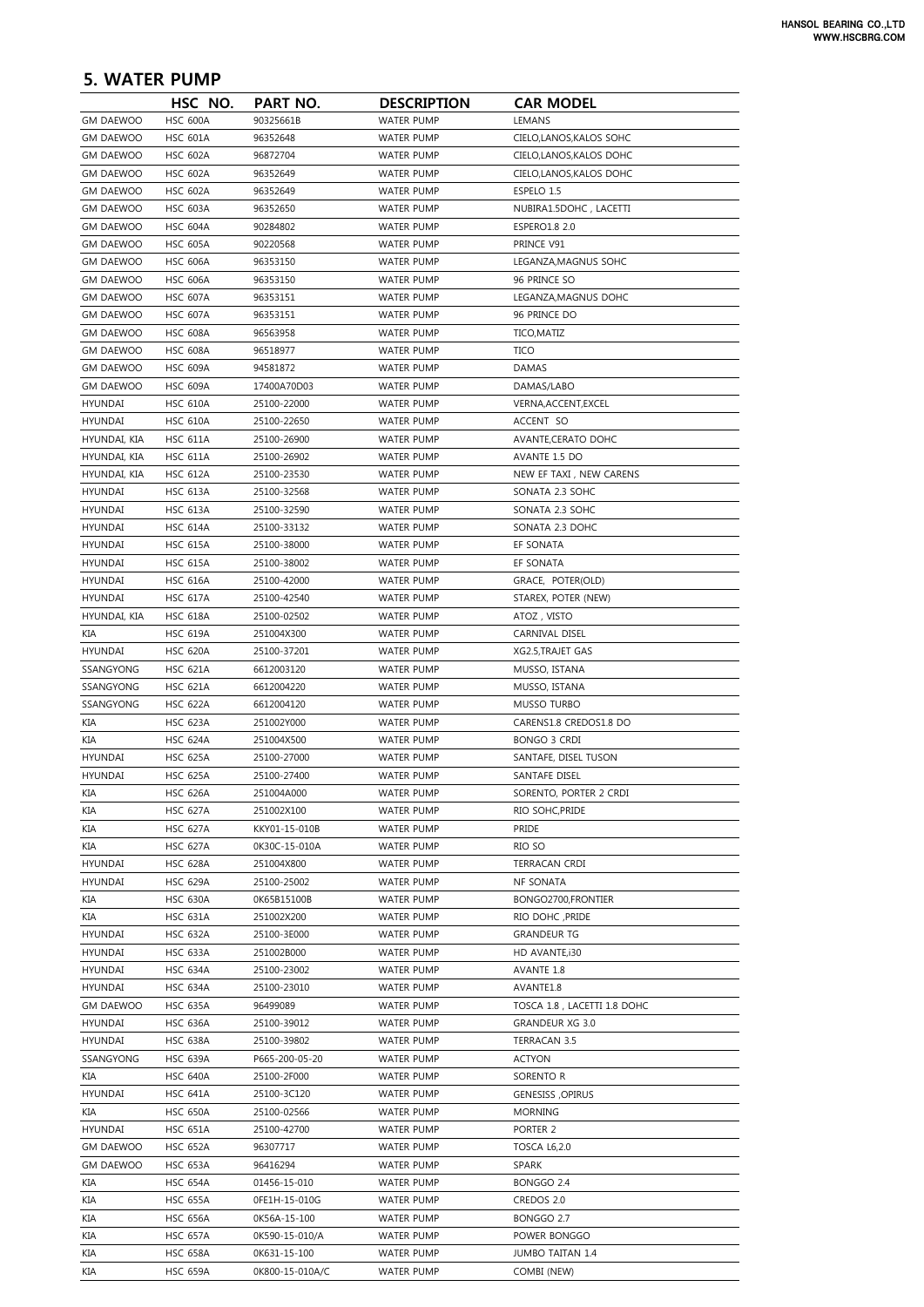| KIA              | <b>HSC 660A</b> | 0K810-15-010  | <b>WATER PUMP</b> | <b>BOXER (OLD)</b>      |
|------------------|-----------------|---------------|-------------------|-------------------------|
| <b>HYUNDAI</b>   | <b>HSC 661A</b> | 0K88R-15-100  | <b>WATER PUMP</b> | TERRACAN 2.9 OLD        |
| KIA              | <b>HSC 662A</b> | OK937-15-010  | <b>WATER PUMP</b> | SEPHIA DO               |
| KIA              | <b>HSC 663A</b> | 0K9BV-15-010  | <b>WATER PUMP</b> | CARNIVAL 2.5            |
| KIA              | <b>HSC 664A</b> | 0SL01-15-100F | <b>WATER PUMP</b> | <b>JUMBO TAITAN 2.5</b> |
| <b>HYUNDAI</b>   | <b>HSC 665A</b> | 25100-2A001   | <b>WATER PUMP</b> | <b>AVANTE XD</b>        |
| <b>HYUNDAI</b>   | <b>HSC 666A</b> | 25100-32033   | <b>WATER PUMP</b> | PORTER 2.4 GASOLIN      |
| <b>HYUNDAI</b>   | <b>HSC 667A</b> | 25100-33012   | <b>WATER PUMP</b> | ELANTRA 1.6             |
| KIA              | <b>HSC 668A</b> | 25100-3X000   | <b>WATER PUMP</b> | CREDOS 2.0              |
| <b>HYUNDAI</b>   | <b>HSC 669A</b> | 25100-41000   | <b>WATER PUMP</b> | <b>MIGHTY</b>           |
| <b>HYUNDAI</b>   | <b>HSC 670A</b> | 25100-41700   | <b>WATER PUMP</b> | MIGHTY 2                |
| <b>HYUNDAI</b>   | <b>HSC 671A</b> | 25100-45002   | <b>WATER PUMP</b> | E MIGHTY                |
| <b>GM DAEWOO</b> | <b>HSC 671A</b> | 24405895      | <b>WATER PUMP</b> | LACETTI PREMIERE        |
| <b>HYUNDAI</b>   | <b>HSC 672A</b> | 25100-2E000   | <b>WATER PUMP</b> | I40                     |
| KIA              | <b>HSC 673A</b> | P96230587     | <b>WATER PUMP</b> | REZZO 1.8               |
| KIA              | <b>HSC 675A</b> | 251102G400    | <b>WATER PUMP</b> | OPTIMA (SE)             |
| KIA              | <b>HSC 676A</b> | 251102G500    | <b>WATER PUMP</b> | OPTIMA (GDI))           |
| KIA              | <b>HSC 677A</b> | 251102G800    | <b>WATER PUMP</b> | OPTIMA(HIDRVE)          |
| KIA              | <b>HSC 678A</b> | 2510003010    | <b>WATER PUMP</b> | NEW MORNING (4SILINDER) |
| KIA              | <b>HSC 679A</b> | 2510004010    | <b>WATER PUMP</b> | NEW MORNING (3SILINDER) |
| <b>GM DAEWOO</b> | <b>HSC 681A</b> | 25183429      | <b>WATER PUMP</b> | WINSTORM,CAPTIVA/DIESEL |
| <b>GM DAEWOO</b> | <b>HSC 682A</b> | 25191468      | <b>WATER PUMP</b> | COBALT, AVEO            |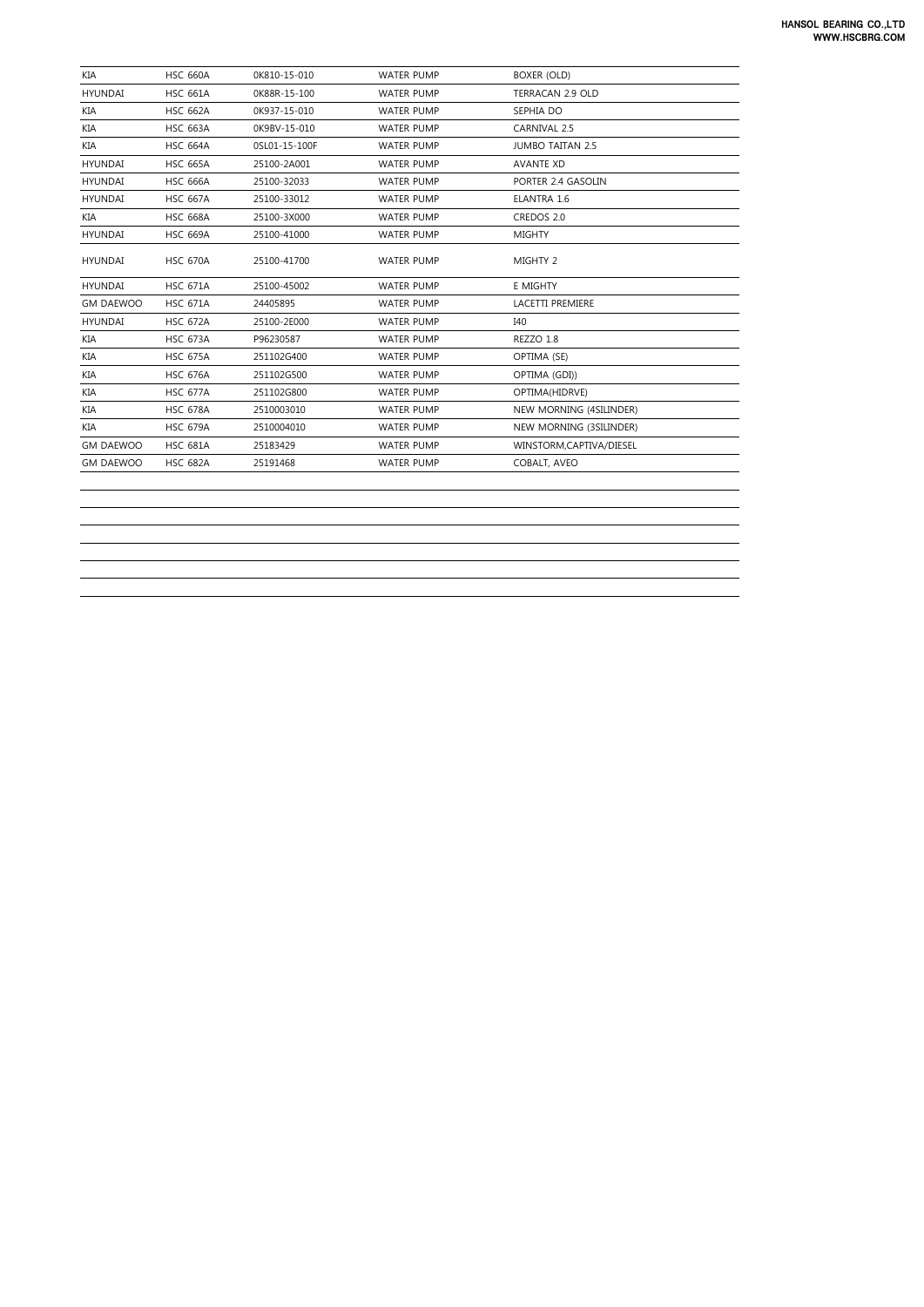# 6. CLUTCH RELEASE

|                  | HSC NO.          | PART NO.          | <b>DESCRIPTION</b>                                           | <b>CAR MODEL</b>       |
|------------------|------------------|-------------------|--------------------------------------------------------------|------------------------|
| <b>GM DAEWOO</b> | HSC 70313        | P96564141         | <b>CLUTCH RELEASE</b>                                        | MATIZ(M100)            |
| <b>GM DAEWOO</b> | HSC 70314        | P94582157         | <b>CLUTCH RELEASE</b>                                        | DAMAS/LABO             |
| KIA              | HSC 70315        | 0K2A116510A       | <b>CLUTCH RELEASE</b>                                        | <b>SEPHIA</b>          |
| КIА              | HSC 70319        | 414124Z000        | <b>CLUTCH RELEASE</b>                                        | <b>CREDOS</b>          |
| <b>HYUNDAI</b>   | <b>HSC 70322</b> | 4141249600        | <b>CLUTCH RELEASE</b>                                        | STAREX                 |
| <b>HYUNDAI</b>   | <b>HSC 70326</b> | 4142143020        | <b>CLUTCH RELEASE</b>                                        | PORTER 96MY            |
| HYUNDAI          | HSC 70327        | 4142122800        | <b>CLUTCH RELEASE</b>                                        | <b>AVANTE XD</b>       |
| HYUNDAI          | HSC 70327        | 4142128000        | <b>CLUTCH RELEASE</b>                                        | <b>VERNA</b>           |
| HYUNDAI          | HSC 70330        | 4142143030        | <b>CLUTCH RELEASE</b>                                        | PORTER 96MY-VALEO TYPE |
| HYUNDAI          | HSC 70401        | 4142045001        | <b>CLUTCH RELEASE</b>                                        | MIGHTY2                |
| HYUNDAI          | <b>HSC 70501</b> | 4142136000        | <b>CLUTCH RELEASE</b>                                        | SONATA 93MY            |
| HYUNDAI          | HSC 70502        | 4142139000        | <b>CLUTCH RELEASE</b>                                        | EF SONATA 98MY         |
| <b>GM DAEWOO</b> | HSC 70503        | 190251210         | <b>CLUTCH RELEASE</b>                                        | LEMAN/CIELO            |
| <b>GM DAEWOO</b> | <b>HSC 70504</b> | 96325019          | <b>CLUTCH RELEASE</b>                                        | CALOS, MATIZ 1000      |
| <b>GM DAEWOO</b> | <b>HSC 70504</b> | P96518531         | <b>CLUTCH RELEASE</b>                                        | KALOS(T200)            |
| <b>GM DAEWOO</b> | <b>HSC 70504</b> | P96325019         | <b>CLUTCH RELEASE</b>                                        | MATIZ(M100)            |
| SSANGYONG        | <b>HSC 70505</b> | 30320-05010/05011 | <b>CLUTCH RELEASE</b>                                        | MUSSO, ISTANA          |
| SSANGYONG        | <b>HSC 70505</b> | 3032005010        | <b>CLUTCH RELEASE</b>                                        | MUSSO, ISTANA          |
| <b>GM DAEWOO</b> | <b>HSC 70506</b> | 90250658          | <b>CLUTCH RELEASE</b>                                        | LEGANZA(V100)          |
| <b>GM DAEWOO</b> | HSC 70506        | 90250658          | <b>CLUTCH RELEASE</b>                                        | PRINCE, LEGANZA        |
| HYUNDAI          | HSC 71004        | 4142102000        | <b>CLUTCH RELEASE</b>                                        | ATOS                   |
| HYUNDAI          | HSC 71005        | 4142123020        | <b>CLUTCH RELEASE</b>                                        | NEW VERNA              |
| HYUNDAI          | HSC 71006        | 4142139260        | <b>CLUTCH RELEASE</b>                                        | <b>TUCSON</b>          |
| <b>HYUNDAI</b>   | <b>HSC 71007</b> | 4142128002        | <b>CLUTCH RELEASE</b>                                        | XD 1.5/1.6             |
| <b>HYUNDAI</b>   | HSC 71008        | 4142073000        | <b>CLUTCH RELEASE</b>                                        | HD15T, HYUNDAI BUS     |
| <b>GM DAEWOO</b> | HSC 71008        | 1010503           | <b>CLUTCH RELEASE</b>                                        | DW15t, DAEWOO BUS      |
| <b>GM DAEWOO</b> | HSC 71009        | 96286828          | <b>CLUTCH RELEASE</b>                                        | LACETTI 1.8            |
| HYUNDAI<br>КIА   | HSC 71010        | 4142124350        | CYLINDER ASSY-CONCENTRIC NF-SONATA, SANTAFE,<br><b>SLAVE</b> | SORENTO, TUCSON CSC    |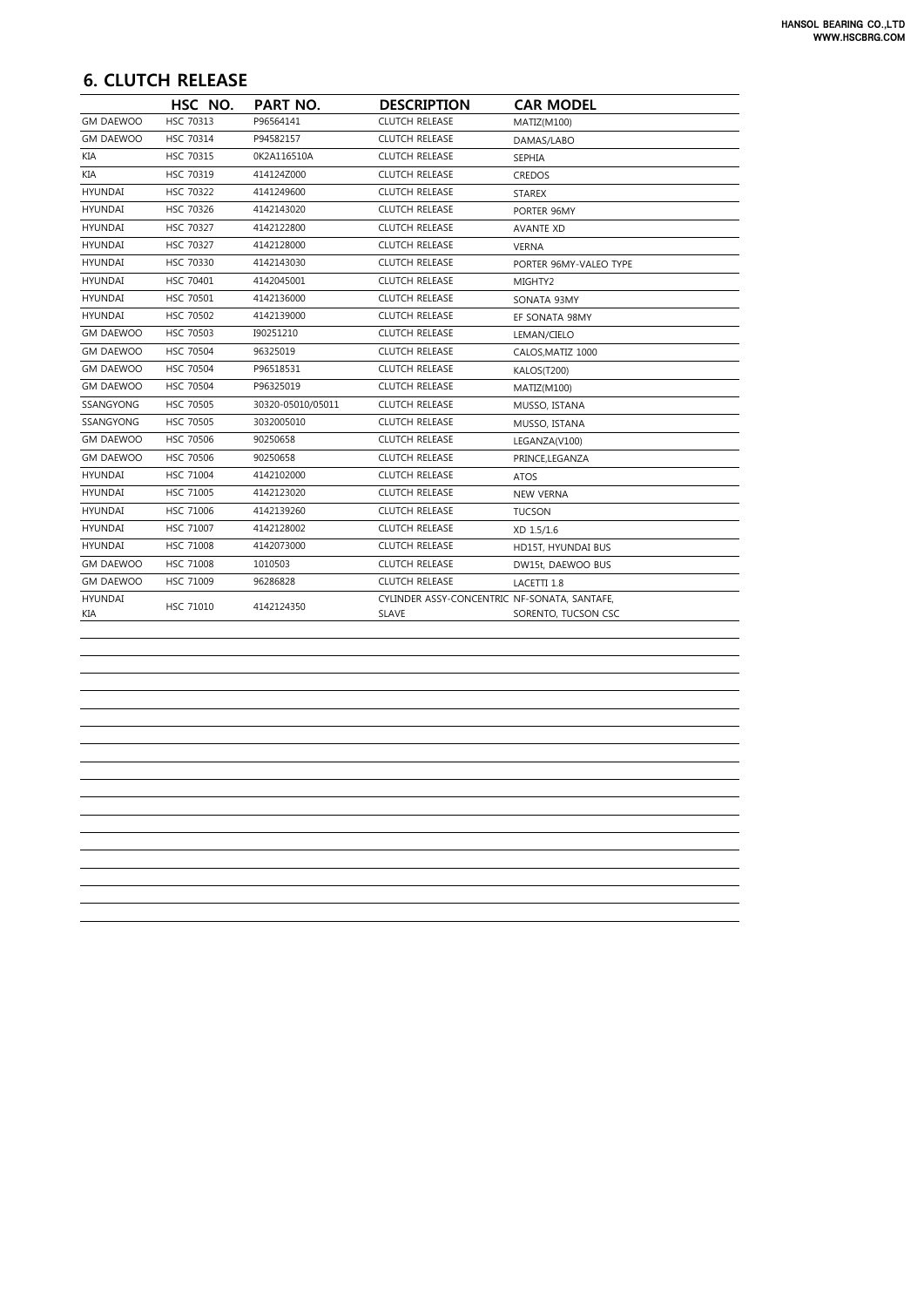#### 7. HUB BEARING

|                  | HSC NO.          | PART NO.                       | <b>DESCRIPTION</b>     | <b>CAR MODEL</b>     |
|------------------|------------------|--------------------------------|------------------------|----------------------|
| <b>HYUNDAI</b>   | HSC 77100        | 5172029400                     | FRT HUB BEARING        | AVANTE, VERNA, ATOZ  |
| HYUNDAI          | HSC 77100        | 5172029150                     | FRT HUB BEARING        | AVANTE, VERNA, ATOZ  |
| HYUNDAI          | HSC 77100        | 5172002000                     | FRT HUB BEARING        | AVANTE, VERNA, ATOZ  |
| <b>GM DAEWOO</b> | <b>HSC 77200</b> | 94535249                       | FRT HUB BEARING        | LANOS,CIELO,LEMAN    |
| <b>GM DAEWOO</b> | HSC 77200        | 94536117                       | FRT HUB BEARING        | LANOS, CIELO, LEMAN  |
| <b>GM DAEWOO</b> | <b>HSC 77200</b> | 90279331                       | FRT HUB BEARING        | LANOS,CIELO,LEMAN    |
| <b>GM DAEWOO</b> | HSC 77200        | 94535247                       | FRT HUB BEARING        | LANOS,CIELO,LEMAN    |
| <b>GM DAEWOO</b> | <b>HSC 77300</b> | 94535254                       | FRT HUB BEARING        | NUBIRA,ESPERO        |
| <b>GM DAEWOO</b> | <b>HSC 77300</b> | 94535258                       | FRT HUB BEARING        | NUBIRA, ESPERO       |
| <b>GM DAEWOO</b> | HSC 77300        | 90279332                       | FRT HUB BEARING        | NUBIRA,ESPERO        |
| HYUNDAI          | HSC 77400        | 5172034100                     | FRT HUB BEARING        | SONATA 93MY          |
| <b>HYUNDAI</b>   | <b>HSC 77500</b> | 5172038000                     | FRT HUB BEARING        | EF SONATA 98MY       |
| <b>GM DAEWOO</b> | <b>HSC 77600</b> | 94535253/96218420              | FRT HUB BEARING        | LEGANZA,LACETTI      |
| <b>GM DAEWOO</b> | <b>HSC 77600</b> | 94535982                       | FRT HUB BEARING        | LEGANZA,LACETTI      |
| КIА              | <b>HSC 77700</b> | 0K20133047                     | FRT HUB BEARING        | SEPHIA               |
| КIА              | <b>HSC 77800</b> | 0K9A233047                     | FRT HUB BEARING        | <b>CREDOS</b>        |
| HYUNDAI          | <b>HSC 77900</b> | 517202D100/2D000               | FRT HUB BEARING        | XD AVANTE            |
| HYUNDAI          | <b>HSC 77900</b> | 517202D100/2D000               | FRT HUB BEARING        | <b>XD AVANTE</b>     |
| <b>GM DAEWOO</b> | <b>HSC 7800</b>  | 45449/10+11749/10<br>+OIL-SEAL | REAR HUB BEARING (SET) | <b>CIELO</b>         |
| <b>GM DAEWOO</b> | <b>HSC 78000</b> | 94535245                       | FRT HUB BEARING        | DAMAS/LABO           |
| HYUNDAI          | HSC 78100        | 517202H000                     | FRT HUB BEARING        | HD AVANTE            |
| <b>HYUNDAI</b>   | <b>HSC 78200</b> | 5172038110/51720-3A101         | FRT HUB BEARING        | NEWEF,SANTAFE,TUCSAN |
| КIА              | HSC 78300        | 0K56A33047/52710-26510         | FRT HUB BEARING        | CARNIVAL             |
| КIА              | <b>HSC 78300</b> | 0K56A33047/52710-26510         | FRT HUB BEARING        | CARNIVAL             |
| КIА              | HSC 78300        | 50310-3E101                    | FRT HUB BEARING        | SORENTO              |
| КIА              | <b>HSC 78300</b> | 50310-3E200                    | FRT HUB BEARING        | SORENTO              |
| HYUNDAI/ KIA     | <b>HSC 78400</b> | 517203A200                     | FRT HUB BEARING        | TRAJET, NF, OPIRUS   |
| SSANGYONG        | HSC 78500        | 6619804902                     | FRT HUB BEARING        | <b>ISTANA</b>        |
| КIА              | <b>HSC 78600</b> | 517201W000                     | FRT HUB BEARING        | New Pride            |
| SAMSUNG          | <b>HSC 78700</b> | 4216031010                     | BEARNG ASSY-WHEEL      | $SM-3$               |
| <b>GM DAEWOO</b> | HSC 88700        | 96471775(6)                    | REAR BEARING           | KALOS                |
|                  |                  |                                |                        |                      |
|                  |                  |                                |                        |                      |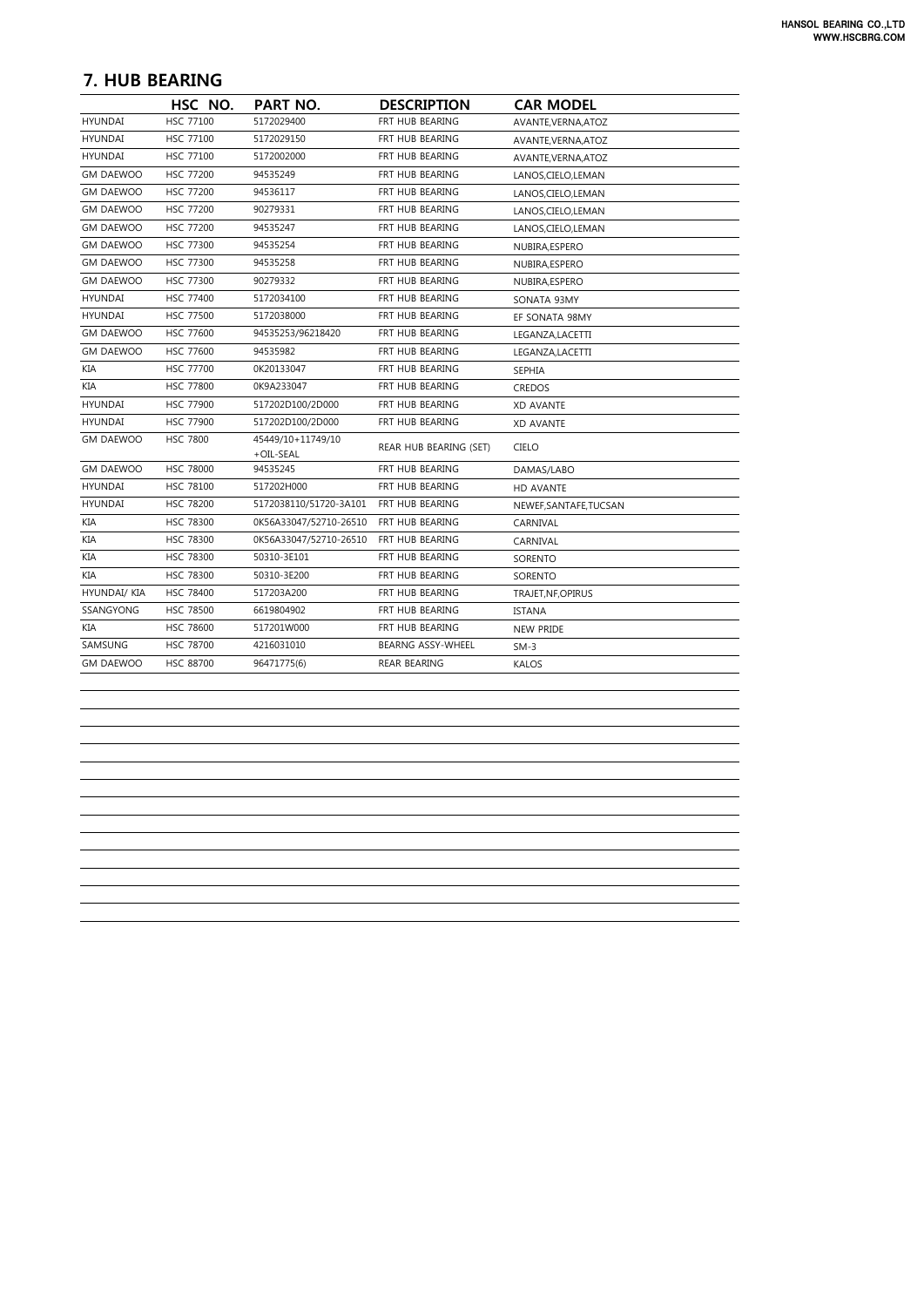#### 8. HUB FRT WHEEL

|                    |            | HSC NO. | <b>PART NO.</b> | <b>DESCRIPTION</b> | <b>CAR MODEL</b>     |  |
|--------------------|------------|---------|-----------------|--------------------|----------------------|--|
| HYUNDAI            | HSC        | H7011   | 517501J000      | HUB FRT WHEEL      | <b>NEW VERNA</b>     |  |
| HYUNDAI            | HSC        | H7012   | 517502C103      | HUB FRT WHEEL      | <b>TUSCANI</b>       |  |
| <b>HYUNDAI/KIA</b> | HSC        | H7013   | 517502E100      | HUB FRT WHEEL      | NEW SPORTAGE, TUCSON |  |
| HYUNDAI            | HSC        | H7014   | 5175033001      | HUB FRT WHEEL      | SONATA 2,3           |  |
| <b>HYUNDAI</b>     | HSC        | H7015   | 5175039603      | HUB FRT WHEEL      | <b>XG GRANDUER</b>   |  |
| HYUNDAI            | HSC        | H7015   | 517501D000      | HUB FRT WHEEL      | <b>XG GRANDUER</b>   |  |
| <b>HYUNDAI</b>     | HSC        | H7015   | 517503K100      | HUB FRT WHEEL      | <b>XG GRANDUER</b>   |  |
| HYUNDAI            | HSC        | H7016   | 5175028000      | HUB FRT WHEEL      | EXCEL, ELANTRA (OLD) |  |
| <b>GM DAEWOO</b>   | HSC        | H7017   | 96535041        | HUB FRT WHEEL      | <b>KALOS</b>         |  |
| HYUNDAI            | HSC        | H7018   | 5175024500      | HUB FRT WHEEL      | EXCEL, ELANTRA(OLD)  |  |
| <b>HYUNDAI</b>     | HSC        | H7019   | 517502D103      | HUB FRT WHEEL      | EF SONATA            |  |
| <b>HYUNDAI</b>     | HSC        | H7020   | 517502D003      | HUB FRT WHEEL      | XD AVANTE            |  |
| HYUNDAI            | HSC        | H7021   | 5175025001      | HUB FRT WHEEL      | VERNA                |  |
| <b>GM DAEWOO</b>   | HSC        | H7022   | P96176252       | HUB FRT WHEEL      | CIELO, LEMANS        |  |
| <b>GM DAEWOO</b>   | HSC        | H7023   | P96268475       | HUB FRT WHEEL      | <b>NUBIRA</b>        |  |
| <b>GM DAEWOO</b>   | HSC        | H7024   | 96549779        | HUB FRT WHEEL      | LACETTI              |  |
| HYUNDAI            | HSC        | H7025   | 517502H000      | HUB FRT WHEEL      | <b>HD AVANTE</b>     |  |
| <b>HYUNDAI</b>     | HSC        | H7026   | 5175029000      | HUB FRT WHEEL      | AVANTE               |  |
| КIА                | HSC        | H7027   | 0K9A233061A     | HUB FRT WHEEL      | <b>CREDOS</b>        |  |
| КIА                | HSC        | H7028   | MDX5033061      | HUB FRT WHEEL      | AVELLA               |  |
| КIА                | HSC        | H7029   | KK15133061      | HUB FRT WHEEL      | PRIDE                |  |
| <b>GM DAEWOO</b>   | HSC        | H7030   | 96162249        | HUB FRT WHEEL      | <b>ESPERO</b>        |  |
| HYUNDAI            | HSC        | H7031   | 517502E500      | HUB FRT WHEEL      | TUCSON, SANTAFE 4*4  |  |
| КIА                | HSC        | H7032   | 517501Y000      | HUB FRT WHEEL      | NEW MORNING          |  |
| КIА                | HSC        | H7033   | 517502F010      | HUB FRT WHEEL      | CERATO               |  |
| <b>GM DAEWOO</b>   | HSC        | H7034   | 96316757        | HUB FRT WHEEL      | MATIZ                |  |
| КIА                | <b>HSC</b> | H7050   | 0K55233060      | HUB FRT WHEEL      | CARNIVAL             |  |
| HYUNDAI            | HSC        | H7051   | 517503D003      | HUB FRT WHEEL      | NEW EF SONATA        |  |
| HYUNDAI            | HSC        | H7052   | 517503K000      | HUB FRT WHEEL      | NF SONATA            |  |
| HYUNDAI            | HSC        | H7053   | 517501P000      | HUB FRT WHEEL      | NEW AVANTE2012       |  |
| HYUNDAI            | <b>HSC</b> | H7054   | 527102E500      | HUB FRT WHEEL      | <b>TUCSON</b>        |  |
| <b>HYUNDAI</b>     | HSC        | H7055   | 517503A003      | HUB FRT WHEEL      | <b>TRAJET XG</b>     |  |
| КIА                | HSC        | H7056   | 0K20133061A     | HUB FRT WHEEL      | SEPHIA               |  |
|                    |            |         |                 |                    |                      |  |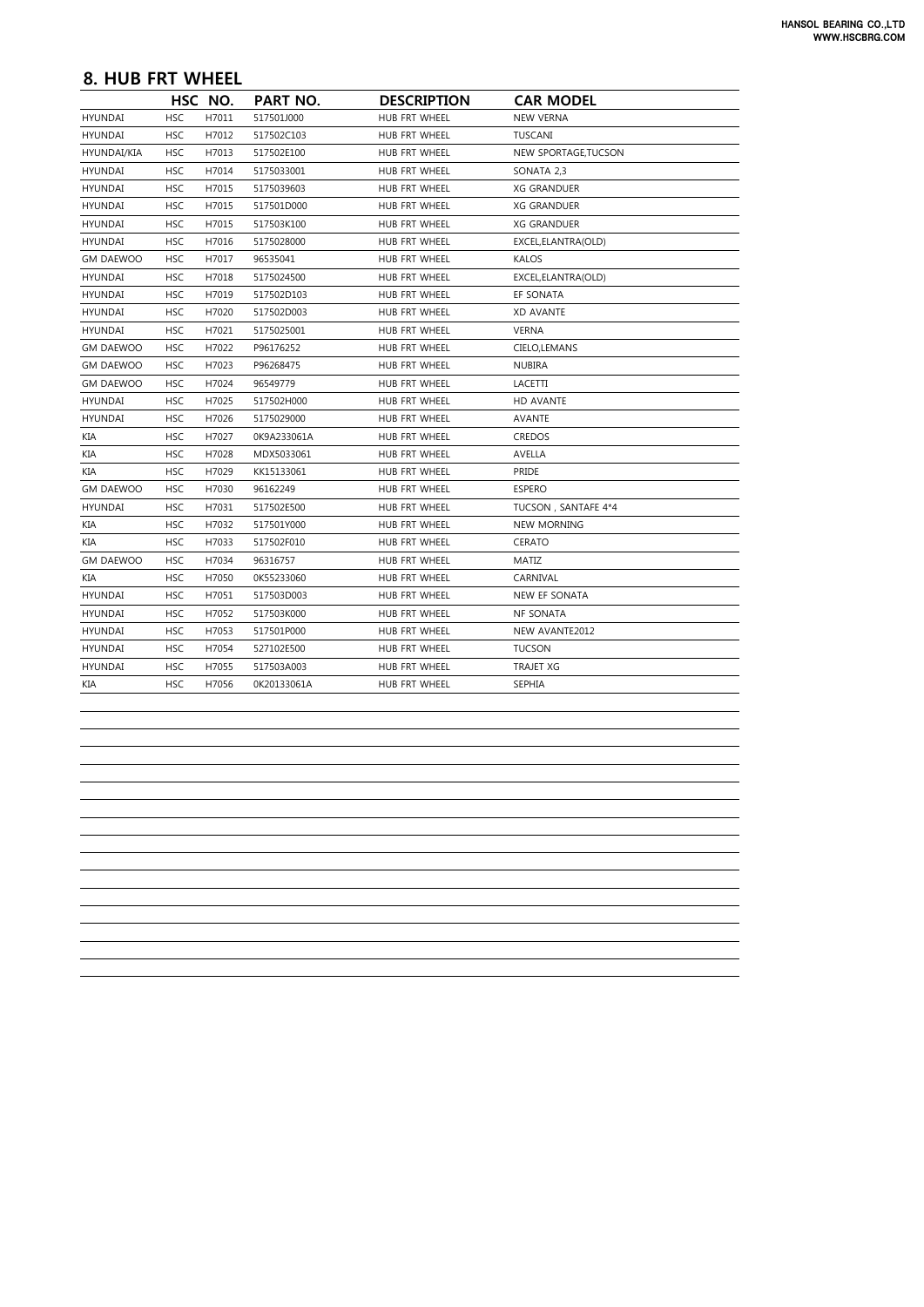### 9. HUB RR UNIT

|                  |            | HSC NO. | PART NO.   | <b>DESCRIPTION</b>   | <b>CAR MODEL</b>     |
|------------------|------------|---------|------------|----------------------|----------------------|
| HYUNDAI          | HSC        | H1015   | 51710M3050 | HUB ASSY RR (ABS)    | SANTAMO              |
| HYUNDAI          | <b>HSC</b> | H4001   | 517504H050 | HUB ASSY FRT(ABS)    | <b>GRAND STAREX</b>  |
| HYUNDAI          | <b>HSC</b> | H4002   | 517504H000 | HUB ASSY FRT(N/ABS)  | <b>GRAND STAREX</b>  |
| <b>HYUNDAI</b>   | HSC        | H8001   | 5271022400 | HUB ASSY RR(N/ABS)   | <b>ACCENT</b>        |
| HYUNDAI          | <b>HSC</b> | H8002   | 5271022500 | HUB ASSY RR(ABS)     | <b>ACCENT</b>        |
| HYUNDAI          | HSC        | H8003   | 5271022600 | HUB ASSY RR (ABS)    | ACCENT (96MY)NEW     |
|                  |            |         |            |                      |                      |
| HYUNDAI          | HSC        | H8004   | 5271029400 | HUB ASSY RR(N/ABS)   | AVANTE, TIBURON      |
| HYUNDAI          | <b>HSC</b> | H8004   | 5271029100 | HUB ASSY RR(N/ABS)   | ACCENT(96MY)         |
| <b>HYUNDAI</b>   | HSC        | H8005   | 5271029450 | HUB ASSY RR (ABS)    | AVANTE               |
| HYUNDAI          | <b>HSC</b> | H8006   | 5271029461 | HUB ASSY RR(N/ABS)   | AVANTE(TOURING)      |
| HYUNDAI          | <b>HSC</b> | H8007   | 5271029470 | HUB ASSY RR(ABS)     | AVANTE(TOURING)      |
| HYUNDAI          | HSC        | H8008   | 5271034501 | HUB ASSY RR(N/ABS)   | SONATA               |
| HYUNDAI          | HSC        | H8009   | 5271034701 | HUB ASSY RR(ABS)     | SONATA               |
| HYUNDAI          | HSC        | H8010   | 5270137401 | HUB ASSY RR(N/ABS)   | NEW GRANDEUR         |
| HYUNDAI          | <b>HSC</b> | H8011   | 5271037500 | HUB ASSY RR(ABS)     | NEW GRANDEUR         |
| HYUNDAI          | <b>HSC</b> | H8012   | 5271029671 | HUB ASSY RR(N/ABS)   | <b>TIBURON</b>       |
| HYUNDAI          | HSC        | H8012   | 5271029670 | HUB ASSY RR(N/ABS)   | AVANTE TOUTING       |
| HYUNDAI          | <b>HSC</b> | H8013   | 527103B000 | HUB ASSY RR BEARING  | LZ (EQUSE)           |
| <b>HYUNDAI</b>   | HSC        | H8014   | 52710M3000 | HUB ASSY RR(N/ABS)   | SANTAMO              |
|                  |            |         |            |                      |                      |
| HYUNDAI          | <b>HSC</b> | H8016   | 5271025101 | HUB ASSY RR(ABS)     | <b>VERNA</b>         |
| HYUNDAI          | <b>HSC</b> | H8017   | 527103A001 | HUB ASSY RR(N/ABS)   | <b>TRAJET DIESEL</b> |
| HYUNDAI          | HSC        | H8017   | 5275026000 | HUB ASSY RR(N/ABS)   | SANTAFE              |
| HYUNDAI          | <b>HSC</b> | H8018   | 527103A101 | HUB ASSY RR (ABS)    | TRJET                |
| HYUNDAI          | HSC        | H8019   | 527102D000 | XD&FC RR HUB(N/ABS)  | AVANTEXD             |
| HYUNDAI          | <b>HSC</b> | H8020   | 527102D100 | XD&FC RR HUB(ABS)    | AVANTEXD             |
| HYUNDAI          | HSC        | H8021   | 5271002500 | HUB ASSY RR(N/ABS)   | ATOZ                 |
| HYUNDAI          | HSC        | H8022   | 5271002550 | HUB ASSY RR(ABS)     | ATOZ                 |
| HYUNDAI          | HSC        | H8023   | 5275026100 | HUB ASSY RR(ABS)     | SANTAFE              |
| <b>HYUNDAI</b>   | HSC        | H8024   | 527102C001 | HUB ASSY RR(N/ABS)   | <b>TUSCANI</b>       |
| HYUNDAI          | <b>HSC</b> | H8024   | 527102C005 | HUB ASSY RR(N/ABS)   | TUSCANI              |
| HYUNDAI          | <b>HSC</b> | H8024   | 527102C205 | HUB ASSY RR(N/ABS)   | TUSCANI              |
| HYUNDAI          | HSC        | H8025   | 527102C101 | HUB ASSY RR(ABS)     | TUSCANI              |
|                  |            |         |            |                      |                      |
| HYUNDAI          | <b>HSC</b> | H8025   | 527102C105 | HUB ASSY RR(ABS)     | TUSCANI              |
| HYUNDAI          | HSC        | H8025   | 527102C305 | HUB ASSY RR(ABS)     | <b>TUSCANI</b>       |
| HYUNDAI          | <b>HSC</b> | H8026   | 527102D011 | HUB ASSY RR(N/ABS)   | AVANTEXD DISC TYPE   |
| HYUNDAI          | <b>HSC</b> | H8026   | 527102D012 | HUB ASSY RR(N/ABS)   | AVANTEXD DISC TYPE   |
| HYUNDAI          | <b>HSC</b> | H8027   | 527102D111 | HUB ASSY RR (ABS)    | AVANTEXD DISC TYPE   |
| HYUNDAI          | <b>HSC</b> | H8028   | 5271025001 | HUB ASSY RR(N/ABS)   | VERNA                |
| HYUNDAI          | HSC        | H8029   | 527102C001 | HUB ASSY RR(N/ABS)   | TUSCANI              |
| HYUNDAI          | HSC        | H8029   | 527102C005 | HUB ASSY RR(N/ABS)   | TUSCANI              |
| HYUNDAI          | <b>HSC</b> | H8029   | 527102C000 | HUB ASSY RR(N/ABS)   | TUSCANI              |
| HYUNDAI          | HSC        | H8030   | 527102C101 | HUB ASSY RR (ABS)    | TUSCANI              |
| HYUNDAI          | <b>HSC</b> | H8030   | 527102C105 | HUB ASSY RR (ABS)    | TUSCANI              |
| HYUNDAI          | HSC        | H8030   | 527102C100 | HUB ASSY RR (ABS)    | TUSCANI              |
| KIA              | HSC        | H8031   | 527102D015 | HUB ASSY RR(N/ABS)   | CERATO               |
| КIА              | <b>HSC</b> | H8031   | 527102D215 | HUB ASSY RR(N/ABS)   | CERATO               |
| HYUNDAI          | <b>HSC</b> | H8032   | 527102E000 | HUB ASSY RR (N/ABS)  |                      |
|                  |            |         |            |                      | <b>TUCSON</b>        |
| КIА              | <b>HSC</b> | H8033   | 527102E100 | HUB ASSY RR (ABS)    | <b>TUCSON</b>        |
| HYUNDAI          | HSC        | H8034   | 527102D000 | HUB ASSY RR (N/ABS)  | AVANTEXD             |
| HYUNDAI          | HSC        | H8034   | 5271017000 | HUB ASSY RR (N/ABS)  | LAVITA               |
| HYUNDAI          | <b>HSC</b> | H8035   | 527102D100 | HUB ASSY RR (ABS)    | AVANTEXD             |
| HYUNDAI          | HSC        | H8035   | 5271017100 | HUB ASSY RR (ABS)    | LAVITA               |
| HYUNDAI          | <b>HSC</b> | H8036   | 527102D025 | HUB ASSY RR (N/ABS)  | AVANTEXD             |
| HYUNDAI          | HSC        | H8036   | 527102D225 | HUB ASSY RR (N/ABS)  | AVANTEXD             |
| КIА              | HSC        | H8037   | 527102D315 | HUB ASSY RR (ABS)    | CERATO               |
| HYUNDAI          | <b>HSC</b> | H8037   | 527102D115 | HUB ASSY RR (ABS)    | AVANTEXD             |
| <b>GM DAEWOO</b> | HSC        | H8038   | 96219449   | HUB ASSY RR (ABS)    | LEGANZA, 4B          |
| <b>GM DAEWOO</b> | <b>HSC</b> | H8039   | 96219450   | HUB ASSY RR (ABS)    | LEGANZA, 5B          |
| КIА              | HSC        | H8040   | 0K20226150 | HUB ASSY RR          | SEPHIA               |
|                  |            |         |            |                      |                      |
| <b>GM DAEWOO</b> | HSC        | H8041   | 96471775   | HUB UNIT-REAR(ABS)   | KALOS, GENTRA        |
| <b>GM DAEWOO</b> | <b>HSC</b> | H8042   | 96471776   | HUB UNIT-REAR(N/ABS) | KALOS, GENTRA        |
| КIА              | HSC        | H9001   | 527303F000 | HUB ASSY RR (ABS)    | OPIRUS(AMANTI)       |
| КIА              | <b>HSC</b> | H9002   | 527303C000 | HUB ASSY RR (N/ABS)  | OPTIMA               |
| HYUNDAI          | HSC        | H9002   | 5273038000 | HUB ASSY RR (N/ABS)  | EFSONATA(981.03)     |
| HYUNDAI          | HSC        | H9002   | 5273038002 | HUB ASSY RR (N/ABS)  | EFSONATA(01.04)      |
| HYUNDAI          | <b>HSC</b> | H9002   | 5273038003 | HUB ASSY RR (N/ABS)  | EFSONATA(01.04)      |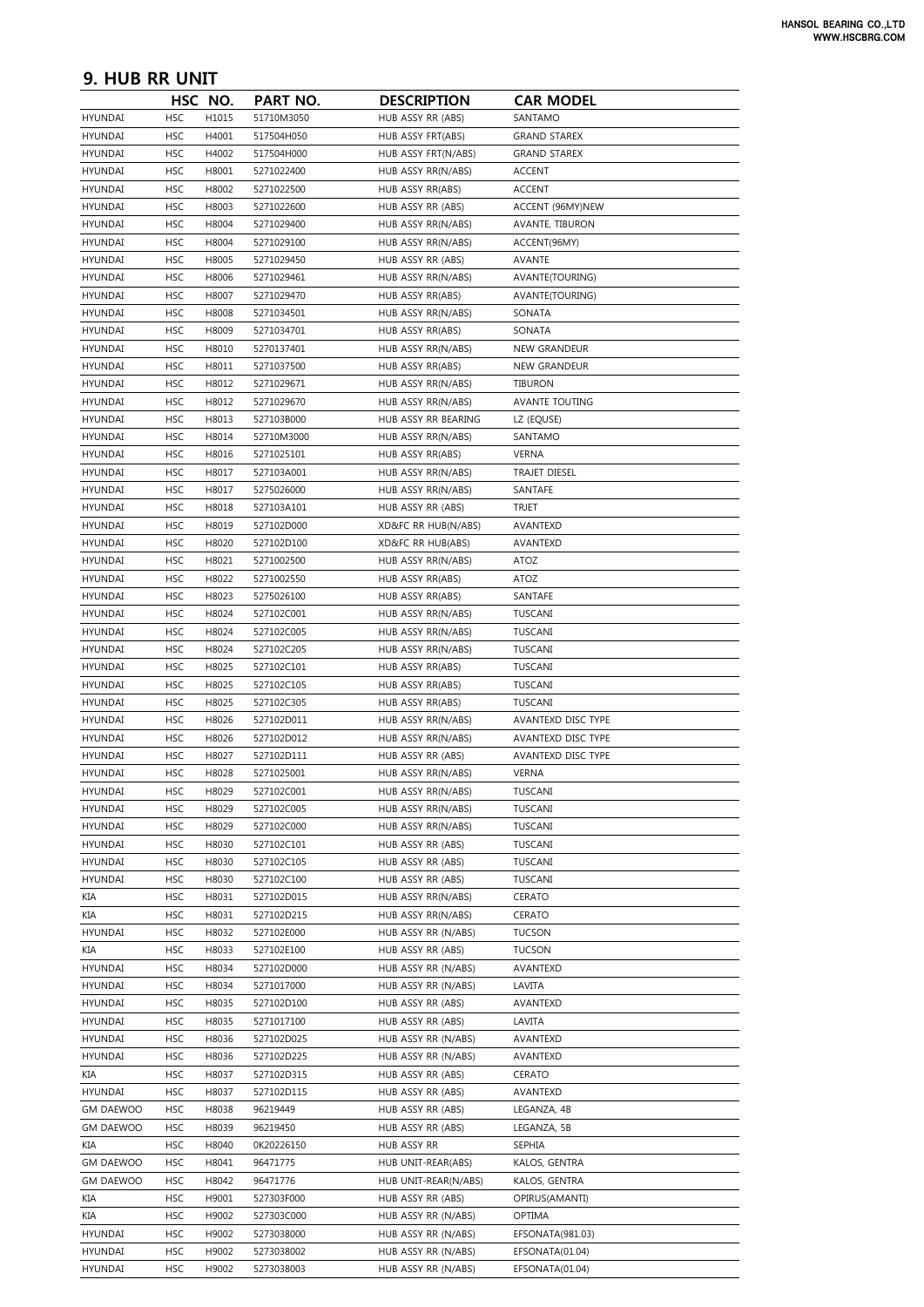| КIА              | <b>HSC</b> | H9003 | 527303C100 | HUB ASSY RR (ABS)      | OPTIMA                   |
|------------------|------------|-------|------------|------------------------|--------------------------|
| HYUNDAI          | HSC        | H9003 | 5273038100 | HUB ASSY RR (ABS)      | EFSONATA(981.03)         |
| HYUNDAI          | HSC        | H9003 | 5273038102 | HUB ASSY RR (ABS)      | EFSONATA(01.04)          |
| HYUNDAI          | HSC        | H9003 | 5273038103 | HUB ASSY RR (ABS)      | EFSONATA(01.04)          |
| HYUNDAI          | <b>HSC</b> | H9004 | 5273039012 | HUB ASSY RR (ABS)      | XGGRANDEUR               |
| HYUNDAI          | HSC        | H9004 | 5273039013 | HUB ASSY RR (ABS)      | XGGRANDEUR               |
| HYUNDAI          | <b>HSC</b> | H9005 | 527303K000 | HUB ASSY RR (ABS)      | NFSONATA                 |
| HYUNDAI          | <b>HSC</b> | H9005 | 527303K200 | HUB ASSY RR (ABS)      | NFSONATA                 |
| HYUNDAI          | <b>HSC</b> | H9006 | 527303K100 | HUB ASSY RR (N/ABS)    | NFSONATA                 |
| HYUNDAI          | <b>HSC</b> | H9006 | 527303K300 | HUB ASSY RR (N/ABS)    | NFSONATA                 |
| HYUNDAI          | <b>HSC</b> | H9007 | 527501G000 | HUB ASSY RR(N/ABS)     | CLICK(GETZ)              |
| HYUNDAI          | <b>HSC</b> | H9008 | 527501G100 | HUB ASSY RR(ABS)       | CLICK(GETZ)              |
| HYUNDAI          | <b>HSC</b> | H9009 | 527302H000 | HD RR BEARING (N/ABS)  | HDAVANTE                 |
| HYUNDAI          | <b>HSC</b> | H9010 | 527302H100 | HD RR BEARING (ABS)    | HDAVANTE                 |
| HYUNDAI          | <b>HSC</b> | H9012 | 527502B100 | CM RR BEARING(2WD)     | CM SANTAFE               |
| HYUNDAI          | <b>HSC</b> | H9014 | 5273039111 | HUB ASSY RR(N/ABS)     | XGGRANDEUR               |
| HYUNDAI          | HSC        | H9014 | 5273039100 | HUB ASSY RR(N/ABS)     | XGGRANDEUR               |
| <b>GM DAEWOO</b> | <b>HSC</b> | H9015 | 96639584   | FRT HUB BEARING(N/ABS) | <b>TOSCA</b>             |
| <b>GM DAEWOO</b> | HSC        | H9015 | 96292254   | FRT HUB BEARING(N/ABS) | <b>TOSCA</b>             |
| <b>GM DAEWOO</b> | <b>HSC</b> | H9017 | 96639606   | HUB ASSY RR(N/ABS)     | <b>TOSCA</b>             |
| <b>GM DAEWOO</b> | HSC        | H9017 | 96285980   | HUB ASSY RR(N/ABS)     | TOSCA                    |
| <b>GM DAEWOO</b> | HSC        | H9018 | 96639607   | HUB ASSY RR(ABS)       | <b>TOSCA</b>             |
| HYUNDAI          | HSC        | H9021 | 527303K200 | HUB ASSY RR (ABS)      | TG GRANDRUR RR ABS       |
| HYUNDAI          | HSC        | H9022 | 527303K300 | HUB ASSY RR(N/ABS)     | TG GRANDRUR RR N/ABS     |
| <b>GM DAEWOO</b> | HSC        | H9023 | 13502828   | HUB ASSY FRT(ABS)      | LACETTI PREMIERE(15.16") |
| <b>GM DAEWOO</b> | <b>HSC</b> | H9024 | 13502829   | HUB ASSY RR(N/ABS)     | LACETTI PREMIERE(17,18") |
| HYUNDAI          | HSC        | H9026 | 517502B010 | HUB ASSY RR(ABS)       | GM SSANTAFE NEW          |
| <b>GM DAEWOO</b> | <b>HSC</b> | H9033 | 13502873   | HUB ASSY RR(ABS)       | LACETTI PREMIERE(15.16") |
| <b>GM DAEWOO</b> | HSC        | H9034 | 13502873   | HUB ASSY RR(ABS)       | LACETTI PREMIERE(17,18") |
| КIА              | HSC        | H9035 | 527502K000 | HUB ASSY RR(ABS)       | SOUL                     |
| КIА              | HSC        | H9036 | 527502K100 | HUB ASSY RR(N/ABS)     | SOUL                     |
| КIА              | HSC        | H9037 | 527301M000 | HUB ASSY RR(ABS)       | <b>FORTE</b>             |
| КIА              | <b>HSC</b> | H9038 | 527301M100 | HUB ASSY RR(N/ABS)     | <b>FORTE</b>             |
|                  |            |       |            |                        |                          |

| <b>10. OTHERS</b> |                        |                 |                     |                  |  |  |
|-------------------|------------------------|-----------------|---------------------|------------------|--|--|
|                   | HSC NO.                | <b>PART NO.</b> | <b>DESCRIPTION</b>  | <b>CAR MODEL</b> |  |  |
| <b>GM DAEWOO</b>  | HSC-SMT001             | 96460002        | THERMOSTAT          | <b>NUBIRA</b>    |  |  |
| <b>GM DAEWOO</b>  | HSC-SMT002             | 96407677        | THERMOSTAT          | KALOS, ZENTRA    |  |  |
| <b>GM DAEWOO</b>  | <b>HSC</b><br>$H$ UJ-7 | 94580310        | JOINT ASSY-UNIVESAL | <b>DAMAS</b>     |  |  |
| <b>HYUNDAI</b>    | HSC.<br><b>HUJ-12</b>  | 491404A000      | JOINT ASSY-UNIVESAL | STAREX, PORTER   |  |  |
|                   |                        |                 |                     |                  |  |  |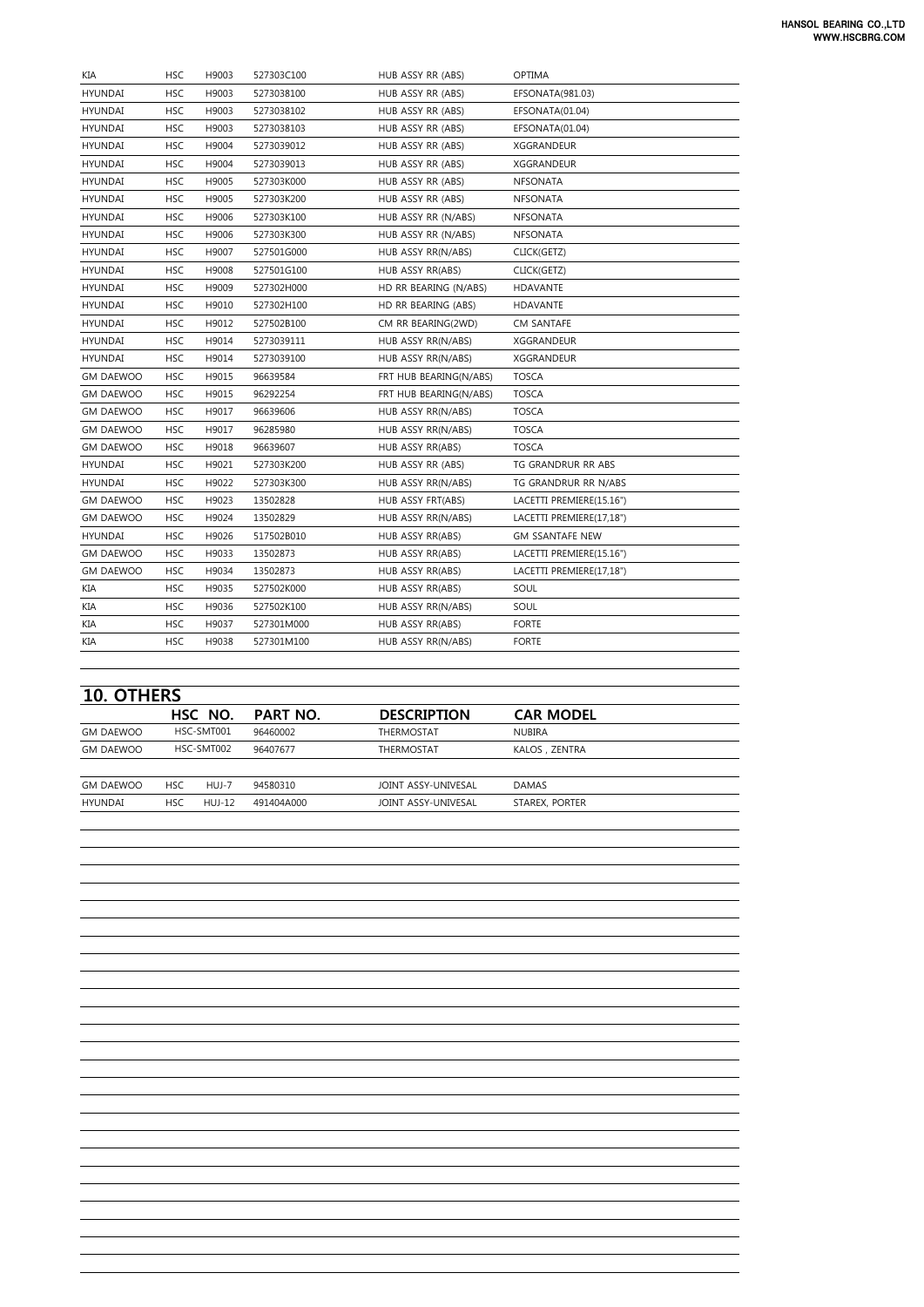